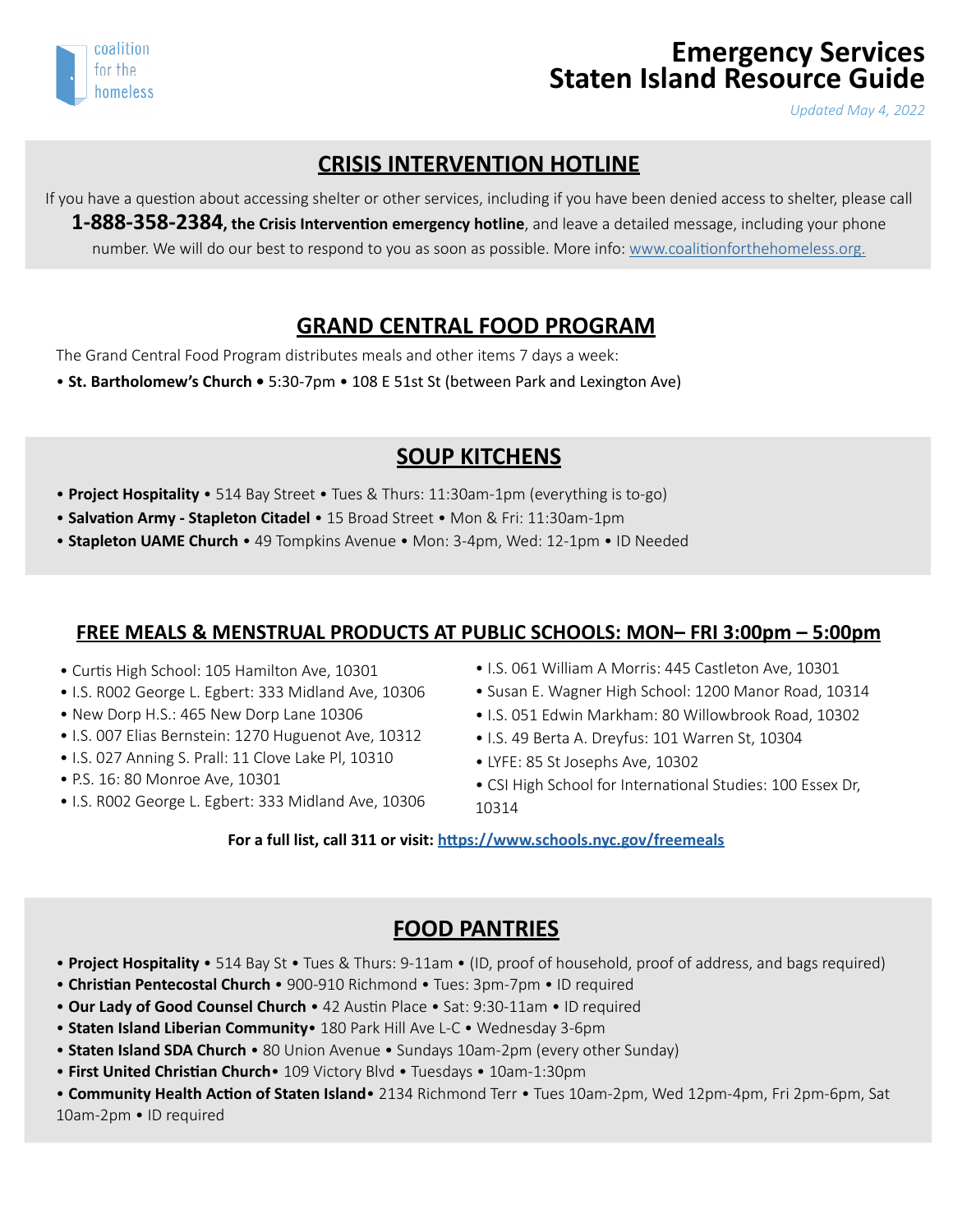**TOILETS** • **St. Bart's Church:** Entrance on 51st St between

## Park and Lexington • Mon-Sun: 1:30-6:30pm

## **CLOTHING:**

- **Bowery Mission:** 227 Bowery: Tues & Wed: 8am
- **All Angels Clothing**: 251 West 80th St Tues & Thurs: 8am-12pm
- **St. Luke's Community Closet:** 485 Hudson St. Saturdays 3-4pm

## **SHOWERS**

**PUBLIC TOILETS/SHOWERS** 

• **All Angels Church**: 80th/Broadway • Tues & Thurs • 8am-2pm • First come, first served

• **Bowery Mission:** 227 Bowery • Registration 6:45am • Mon-Fri (men only) 9:30am-12pm, Thurs (women only) 9:30am-12pm

• **Next Step Community Church** • 360 Schermerhorn St, Brooklyn • Tues: 10am-12pm (Men and Women) • Clothes/toiletries available

- • **POTS**  2759 Webster Ave, Bronx Mon-Fri.: 8am-11am Toiletries and socks also available
- • **NY Common Pantry**  8 East 109th St Showers and laundry Mon, Weds, Thurs, Fri 9:30am-1pm, sign up by 10:30am; haircuts Thurs, sign up by 10am

## **LEGAL SERVICES**

• **POTS - Part of the Solution Legal Clinic**: 2759 Webster Ave, Bronx • Clients seeking assistance may contact the legal clinic directly to schedule a phone meeting at 718-220-4892, ext. 101 and leave a message or email legalclinic@potsbronx.org • **Legal Aid's Access to Benefits (A2B) Helpline:** 888-663-6880 • M-F: 10:00am-3:00pm

## **DROP-IN CENTERS**

#### **ADULTS**

• **Project Hospitality** • 150 Richmond Terr • S40 or S42 to Richmond Ter/ Stuyvesant Pl • Open 24/7 **YOUTH**

• **Project Hospitality** • 27 Port Richmond Ave • (917) 337-9190 • Open 24/7 • New intakes Mon-Fri: 3-9pm • ages 14-24

### **SHELTERS**

#### **SINGLE ADULT MEN**

• **30th Street Men's Shelter** • 400-430 E 30th St • (212) 481-0771 • Intake open 24 hours • 6 to 28th St • Men Only

#### **SINGLE ADULT WOMEN**

• **Brooklyn Women's Shelter (BWS)** • 116 Williams Ave • (718) 483-7700 • Intake open 24 hours • C to Liberty Ave **ADULT COUPLES / FAMILIES WITHOUT MINOR CHILDREN**

• **Adult Family Intake Center (AFIC)** • 400-430 E 30th St (at 29th St & 1st Ave) • (212) 481-4704 • Open 24 hours • 6 to 28th St • Application office for adult couples WITHOUT minor children

#### **FAMILIES WITH CHILDREN**

• **PATH** • 151 E 151st (Bronx) • (917) 521-3900 • Open 24 hours • 2/4 to 149th St/Grand Concourse • Must be a family with children under 21 years old or a pregnant family

## **HEALTH CENTERS (Manhattan)**

• **Broadway Presbyterian**: 601 West 114th St • 718-943-1341 • Mon & Wed: 12:30-5pm • Walk-Ins accepted

- • **All Angels**: 251 West 80th St 718-943-1341 Open Tues & Thurs 9am-1pm Walk-Ins accepted
- • **Third Street Primary Care**: 8 E 3rd St 212-533-8400 Ext: 165/122 Open M-F: 8-4pm Walk-Ins accepted
- • **New Providence Primary Care**: 222 E 45th St 212-661-8934 Ext: 264 Open M-F: 8-4pm Not accepting walk-Ins
- **Fort Washington Primary Care:** 651 W 168th St 212-740-1780 Ext: 234 Open M-F: 9-4pm Walk-Ins accepted
- **Callen-Lorde** 356 W 18th St 212-271-7200 Open M-F: 9-3pm Not accepting walk-ins
- **Housing Works-Cylar Cmmty**: 743-749 E 9th St. 718-277-0386 M-F: 9am-5pm Walk-Ins accepted

## **EMERGENCY NUMBERS**

- **Alcoholics Anonymous** (212) 647-1680
- **Safe Horizon Crime Victim Hotline** (212) 577-7777
- **Domestic Violence Hotline** (800) 621-4673
- **NYC Well** (888) NYC-WELL
- • **Suicide Hotline** (800) 273-8255
- **SAMHSA's Disaster Distress Helpline** (800) 985-5990